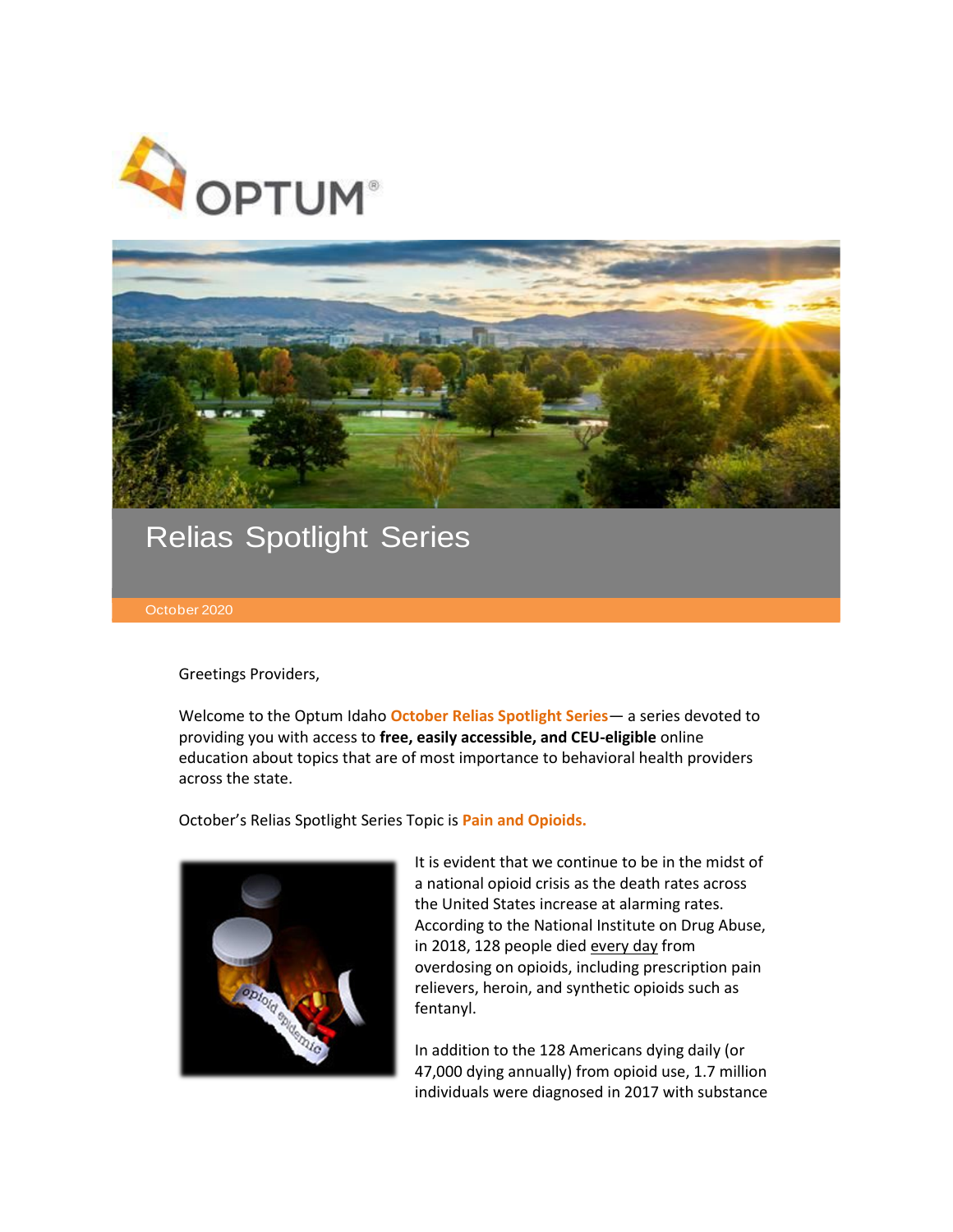use disorders related to opioid pain relievers (NIH, 2020). As if the loss of life is not enough, the estimated cost to our communities is \$78.5 billion a year (NIH, 2020). Our family, friends, colleagues, and communities—which are all represented in these figures— need our support like never before.

## **The need for awareness is crucial!**

Addiction has a number of origins that often include trauma, attachment injury, undiagnosed psychiatric conditions, and genetic predispositions. One approach to

mitigating the effects of opioid abuse on our families and communities is to perform better, more comprehensive, and effective assessments of patients by assessing opioid abuse in families, thereby more easily identifying and applying early interventions to those that fall within the high-risk categories.



As providers, it helps us to be skillful in understanding factors that contribute to abuse, in assessing the problem, and in being willing to discuss the subject when necessary. Techniques such as motivational interviewing and other brief interventions are great tools to engage clients in appropriate levels of care and determine readiness for change.

## **Let's talk solutions**

Here is list of courses that will assist you in identifying the needs of individuals, youth and adults, who may be at risk for opioid abuse. These courses highlight the

principles of effective medicationassisted addiction treatment, with special emphasis on assessing the opioid-addicted individual who seeks care.



- **[Assessing Opioid Abuse in Families](https://optumidaho.training.reliaslearning.com/Learning/Catalog.aspx?CourseCode=REL-BH-0-BHWEB1)**
- [Core Competencies for Opioid Use Disorder](https://optumidaho.training.reliaslearning.com/Learning/Catalog.aspx?CourseCode=REL-BH-0-BHWEB5)
- **[From Prescription Opioid Abuse to Heroin Use in Youth and Young Adults](https://optumidaho.training.reliaslearning.com/Learning/Catalog.aspx?CourseCode=REL-BH-0-BHWEB4)**
- [History and Evolution of Pain Management and opioid Use in America](https://optumidaho.training.reliaslearning.com/Learning/Catalog.aspx?CourseCode=REL-BH-0-BHWEB4)
- [Marijuana and Cannabinoids, Pain and The Brain](https://optumidaho.training.reliaslearning.com/Learning/Catalog.aspx?CourseCode=REL-HHS-0-ADDICTION7)
- [Opioid Abuse in Adults](https://optumidaho.training.reliaslearning.com/Learning/Catalog.aspx?CourseCode=REL-BH-0-BHWEB2)
- [Pain Assessment and Management](https://optumidaho.training.reliaslearning.com/Learning/Catalog.aspx?CourseCode=REL-HHS-0-PAM-V2)
- [Screening, Brief Intervention, and Referral to Treatment of Older Adults With](https://optumidaho.training.reliaslearning.com/Learning/Catalog.aspx?CourseCode=REL-BH-0-BHWEB3)  [Opioid](https://optumidaho.training.reliaslearning.com/Learning/Catalog.aspx?CourseCode=REL-BH-0-BHWEB3)
- Treatment of Opioid [Dependence Among Adolescents and Young Adults](https://optumidaho.training.reliaslearning.com/Learning/Catalog.aspx?CourseCode=REL-BH-0-ADD7)